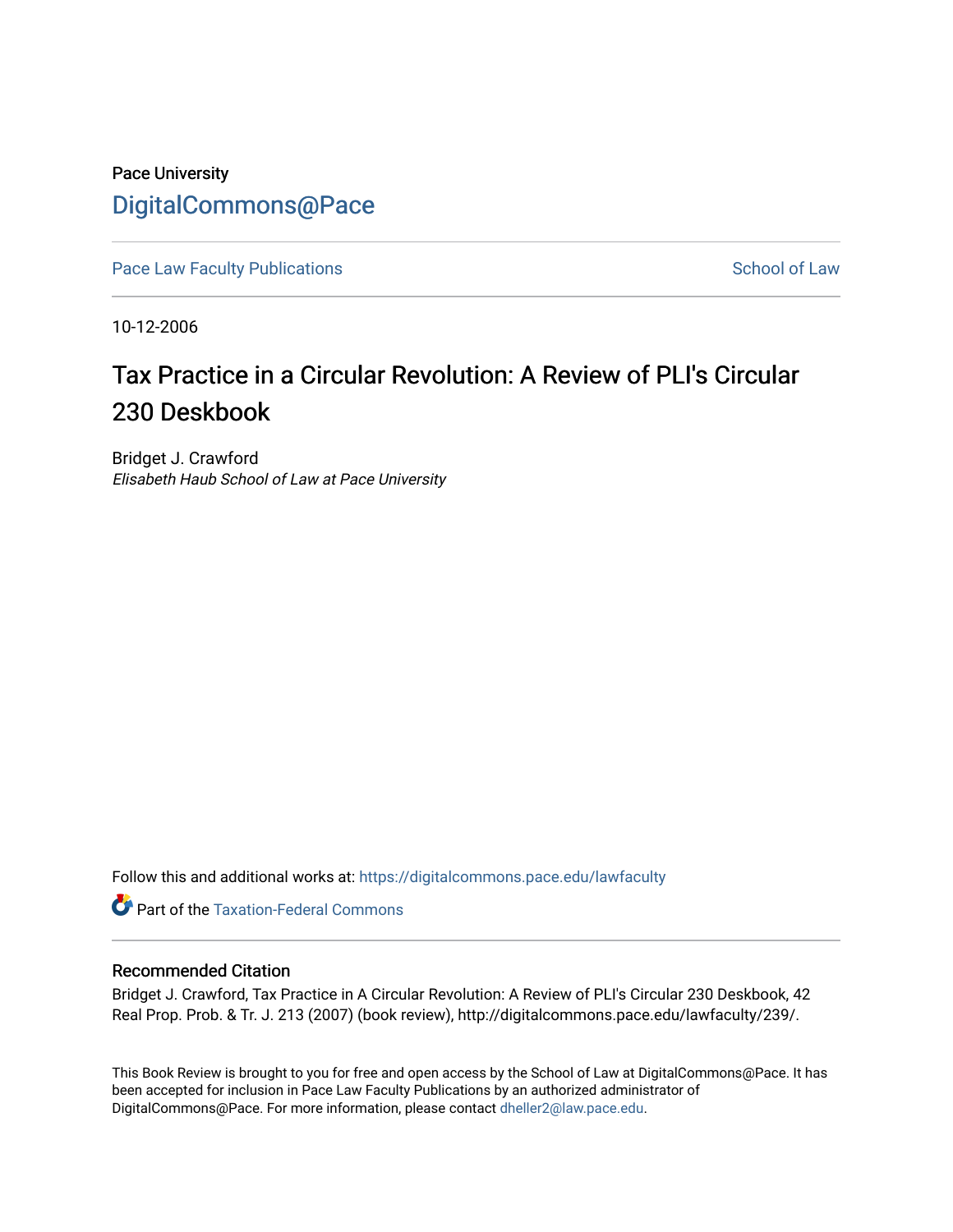### TAX PRACTICE IN A CIRCULAR REVOLUTION: **A REVIEW OF PLI'S CIRCULAR 230 DESKBOOK**

### Bridget J. Crawford\*

WORKING PAPER DATED 10/12/06 SUBJECT TO FURTHER REVISIONS

The Practicing Law Institute's Circular 230 Deskbook<sup>1</sup> by Jonathan G. Blattmachr, Mitchell M. Gans and Damien Rios is more than just a deslbook. It is a masterful analysis and an important guide to the Internal Revenue Service's labyrinthine rules and regulations governing tax penalties, reportable transactions and the conduct of attorneys, accountants and others who "practice" before the  $\text{IRS.}^4$ . Most practitioners have reacted to the recent changes to Circular  $230^5$  by appending banner notices to all written communications.<sup>6</sup> Without fully understanding the underlying Without fully understanding the underlying

**<sup>1</sup>**JONATHAN G. BLATTMACHR ET AL., CIRCULAR 230 DESKBOOK (2006) (hereinafter "CIRCULAR 230 DESKBOOK").

 $4$  On what constitutes "practice" before the IRS, see CIRCULAR 230 DESKBOOK at  $§4:5$ .

 $<sup>5</sup>$  In 2004, Congress authorized the Treasury Department, among other things, to</sup> impose financial penalties on practitioners who violate any provision of Circular 230 and to issue standards for written advice relating to any matter that may be tax "avoidance" or "evasion." The American Jobs Creation Act of 2004 (P.L. 108-357), 31 U.S.C. 330.

6 See, e.g., Northern Trust Corporation, What Is Circular 230?, http://www.northerntrust.com/pws/isp/display2.jsp?XML=pages/nt/0508/91847367 3976. xml&hp=feature 08082005 2 (last visited Sept. 28, 2006). As this institution explains on its website:

The new [Circular 230] rules in effect require us to add certain standard language to many of our letters, memos, e-mails, and other correspondence concerning federal tax matters. You have probably already seen similar language on written communications from your own professional legal or tax advisers. Although the specific wording may vary depending on the circumstances, you can expect to see notices similar to the following:

<sup>&#</sup>x27;Visiting Associate Professor, University of Pennsylvania Law School. Associate Professor, Pace University School of Law. BA Yale University 1991. JD University of Pennsylvania Law School 1996. For helpful comments and suggestions, I thank Marc A. Chorney, Esq., of Chorney & Millard LLP. O 2006 Bridget J. Crawford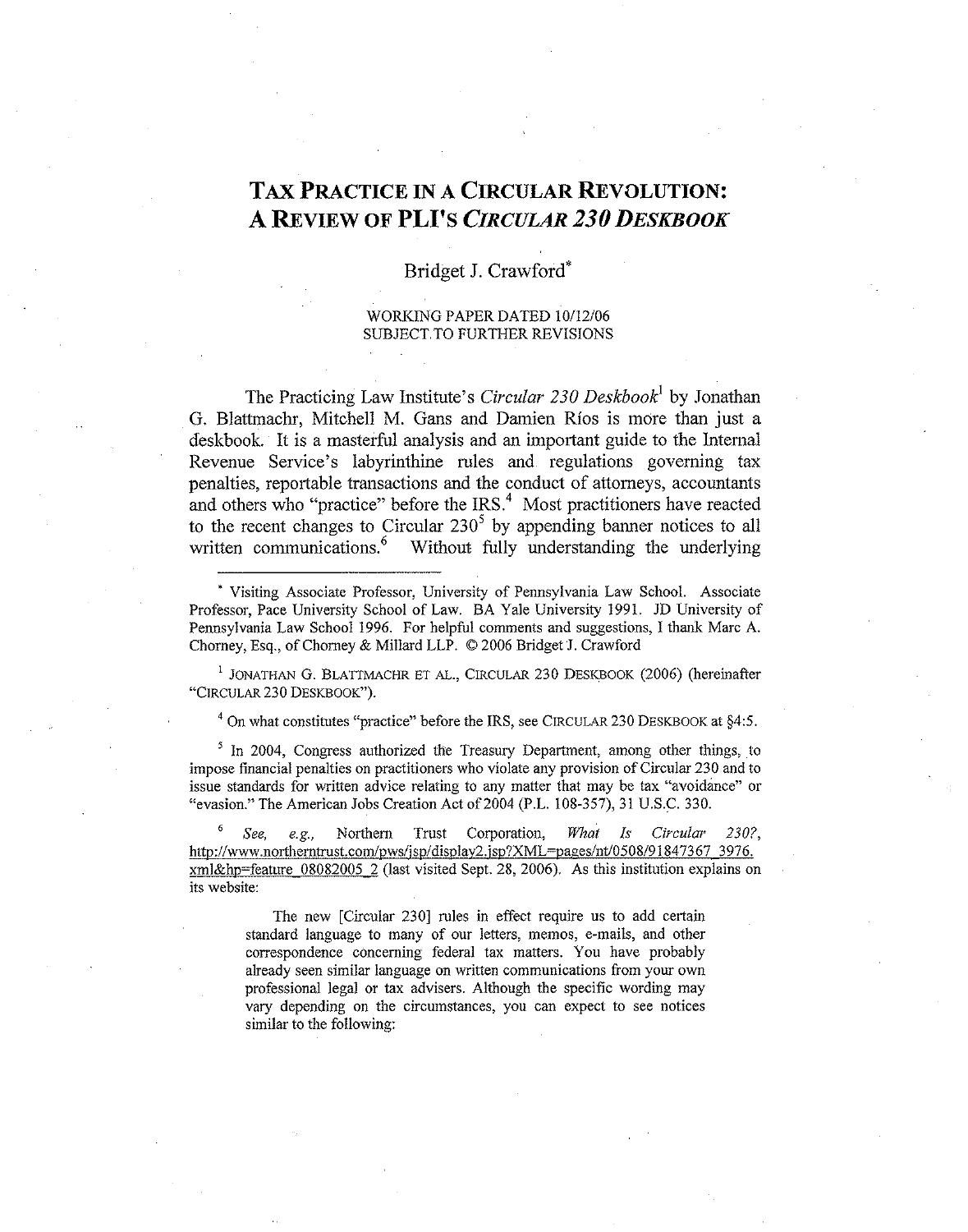#### 2 *TAX PRACTICE IN A CIRCULAR REVOLUTION* [13-Oct-06

rules, however, a practitioner cannot be sure that a banner alone will guarantee compliance with Circular 230's requirements. If Sir Walter Raleigh claimed that there is nothing new in the human experience because the world "hath ever been in a circular revolution,"<sup>7</sup> tax practice in the twenty-first century surely must be an exception. The complex rules of Circular 230 have transformed the very nature tax practice and likely will continue to govern it for the foreseeable future. For that reason, every tax professional must become fully conversant with the details of Circular 230, or else risk public censure, suspension, fines or even the end of one's professional career.'

The PLI *Circular* 230 *Deskbook* provides a comprehensive, complete and analytical examination of the topic.<sup>9</sup> Chapter 1 is a thorough and scholarly review of the Supreme Court's administrative law jurisprudence. Building on Professor Gans' earlier work,<sup>10</sup> the authors

> 1RS CIRCULAR 230 NOTICE: To the extent that this message or any attachment concerns tax matters, it is not intended to he used and cannot be used by a taxpayer for the purpose of avoiding penalties that may be imposed by law.

#### *Id.*

**<sup>7</sup>**SIR WALTER RALEIGH, *A Collection of Political Observations, in* THE WORKS OF SIR WALTER RALEIGH, vol. 1 (repr. 1751) ("Whoso desireth to know what will be hereafter, let him think of what is past, for the world hath ever been in a circular revolution; whatsoever is now, was heretofore; and things past or present, are no other than such as shall be again: Redit orbis in orbem.").

#### *See* CIRCULAR 230 DESKBOOK at \$4: 18

<sup>9</sup> Circular 230 has received much attention from scholars and practitioners alike. *See*, *e.g., HOWARD M. ZARITSKY, PRACTICAL ESTATE PLANNING UNDER CIRCULAR 230 (2005);* Bruce D. Pingree, *Circular 230 and Tax Shelter Issues in Benefits,* SM046 ALI-ABA 1059 (2006); Edward M. Manigault & Steve R. Akers, *Circular 230 -How it Changed our Lives (or at Least our Practices),* 20 PROB. & PROP. 32 (2006); Richard M. Lipton et al., *The World Changes: Broad Sweep of New Tax Shelter Rules in AJCA and Circular 230 Affect Everyone*, 707 PLI/Tax 115 (2006); Linda Z. Swartz & Jean Marie Bertrand, *Circular 230* and Tax Shelters in 2006, 706 PLI/Tax 831 (2006); Susan T. Edlavitch & Brian S. Masterson, *Circular 230 "Best Practices" and Written Advice Standards,* SL054 ALI-ABA 743 (2005); Dan W. Holhrook, *Imagine the Worst the US. Treasuy Could Do to Us*  - *They've Done It, Revenge of the IRS: Circular 230 Changes Law Practice,* 41 Tenn. Bar J. 28 (Ang. 2005); Jonathan G. Blattmachr et al., *The Application of Circular 230 in Estate Planning (This Article May Not Be Relied on for Penalty Protection), 107 TAX NOTES 61* (2005); and Jonathan G. Blattmachr et al., *Circular 230 Redw: Questions of Validity and Compliance Strategies,* 107 TAX NOTES 1533 (2005). However, the *Circular 230 Deskbook* is uniquely comprehensive.

<sup>10</sup> Mitchell M. Gans, *Deference and the End of Tax Practice*, 36 REAL PROP. PROB. & **TR.** J. 731 (2002).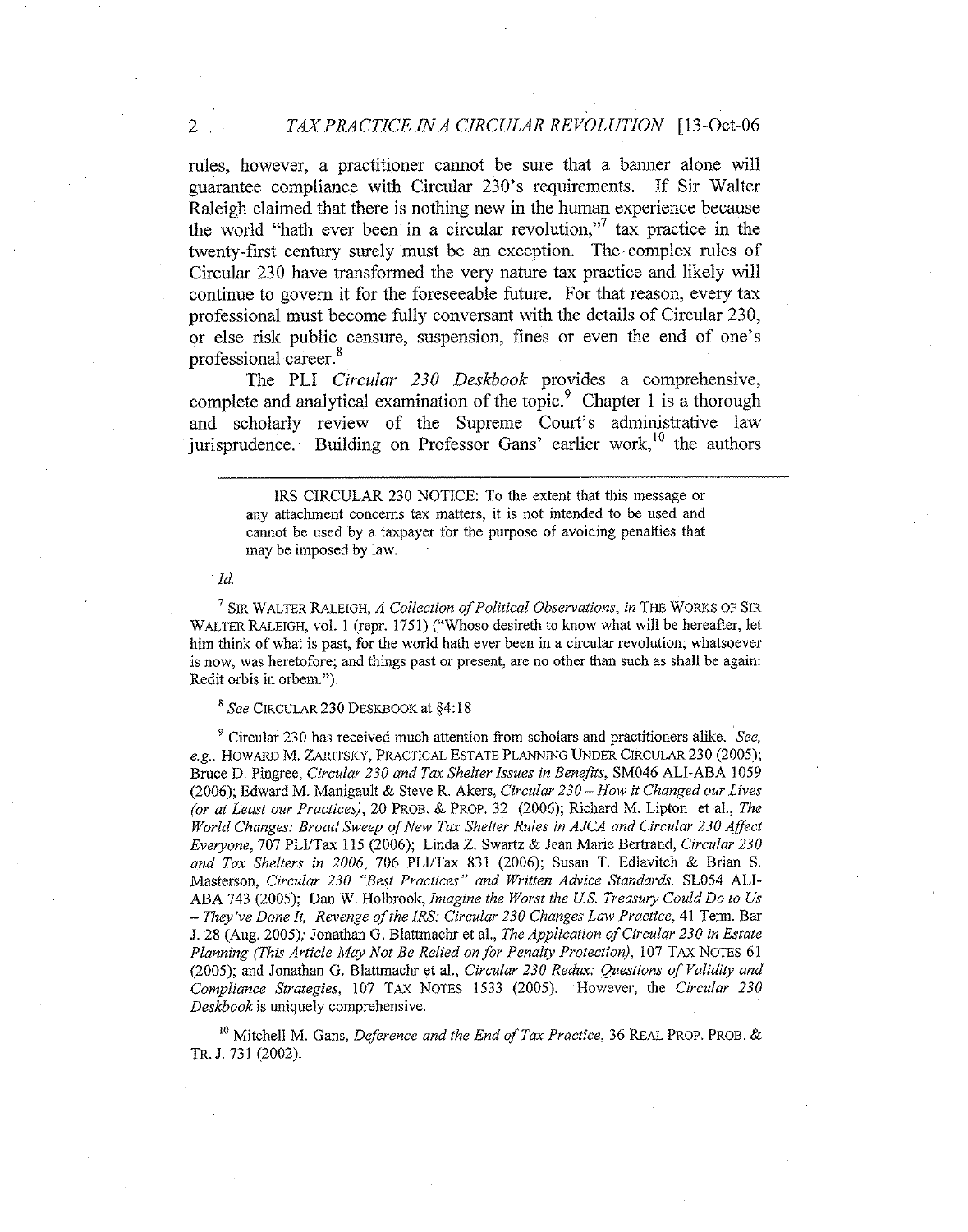untangle the complex factors that inform when (and how much) courts will defer to an administrative agency's interpretation of the law. The authors lay out four standards of deference that a court may give to an agency's interpretation: (1) in the case of legislative regulations, a court will uphold an agency's interpretation unless its interpretation is "arbitrary and capricious;" (2) in the case of an ambiguous statute, a court will defer to an agency's interpretation that reasonably resolves the ambiguity (this is known as Chevron<sup>11</sup> deference<sup>12</sup>); (3) in cases where Congress did not intent to give the administrative agency the ability to interpret conclusively the law, the court will defer to the agency's interpretation if it is persuasive, taking into account a variety of factors<sup>13</sup> (this is known as  $Skidmore<sup>14</sup>$ deference); and (4) in cases where an agency's interpretation of a statute (but not the statute itself) is ambiguous, the court will defer to the agency's interpretation if the agency's proposed resolution of the ambiguity is not abusive or clearly inappropriate (this is known as  $Auer<sup>15</sup>$  deference).

Chapter 1 will be of great interest scholars and students of administrative law, and practitioners should heed the chapter's principal conclusion: in interpreting the Internal Revenue Code ("IRC") and related Treasury Regulations, courts will grant wide berth to the positions taken by Internal Revenue Service ("IRS" or "Service"). As the authors explain, "given its enhanced quasi-legislative function under Chevron, the government is no ordinary adversary in that it can rewrite the rules in many cases rather than litigate the meaning of the rules as originally written."<sup>16</sup> Perhaps most surprising is the ability of the Service to make retroactive its interpretation of a regulation, provided that such interpretation is not "abusive or clearly inappropriate."<sup>17</sup> The authors explain that over the last twenty years, interpretive power gradually has shifted away from the courts to administrative agencies. This creates an atmosphere in which taxpayers and their advisors will find it difficult to make reliable, ex ante determinations about the tax consequences of any particular transaction that

**l4** Skidmore v. Swift & Co., 323 U.S. 134 (1944).

<sup>15</sup> Auer v. Robbins, 519 U.S. 4452 (1997).

<sup>16</sup> CIRCULAR 230 DESKBOOK at § 1:2.

<sup>17</sup> CIRCULAR 230 DESKBOOK at § 1:4.

 $<sup>11</sup>$  Chevron USA, Inc. v. Nat'l Res. Def. Council, 467 U.S. 837 (1984).</sup>

**l2** The authors discuss the Tax Court's recent decision in *Swallows Holding,* 126 T.C. 96 (2006), which, in their view, erroneously suggests that *Chevron* inay not apply to interpretive regulations issued under the authority of IRC \$ 7805.

 $^{13}$  *See* CIRCULAR 230 DESKBOOK at § 1:3.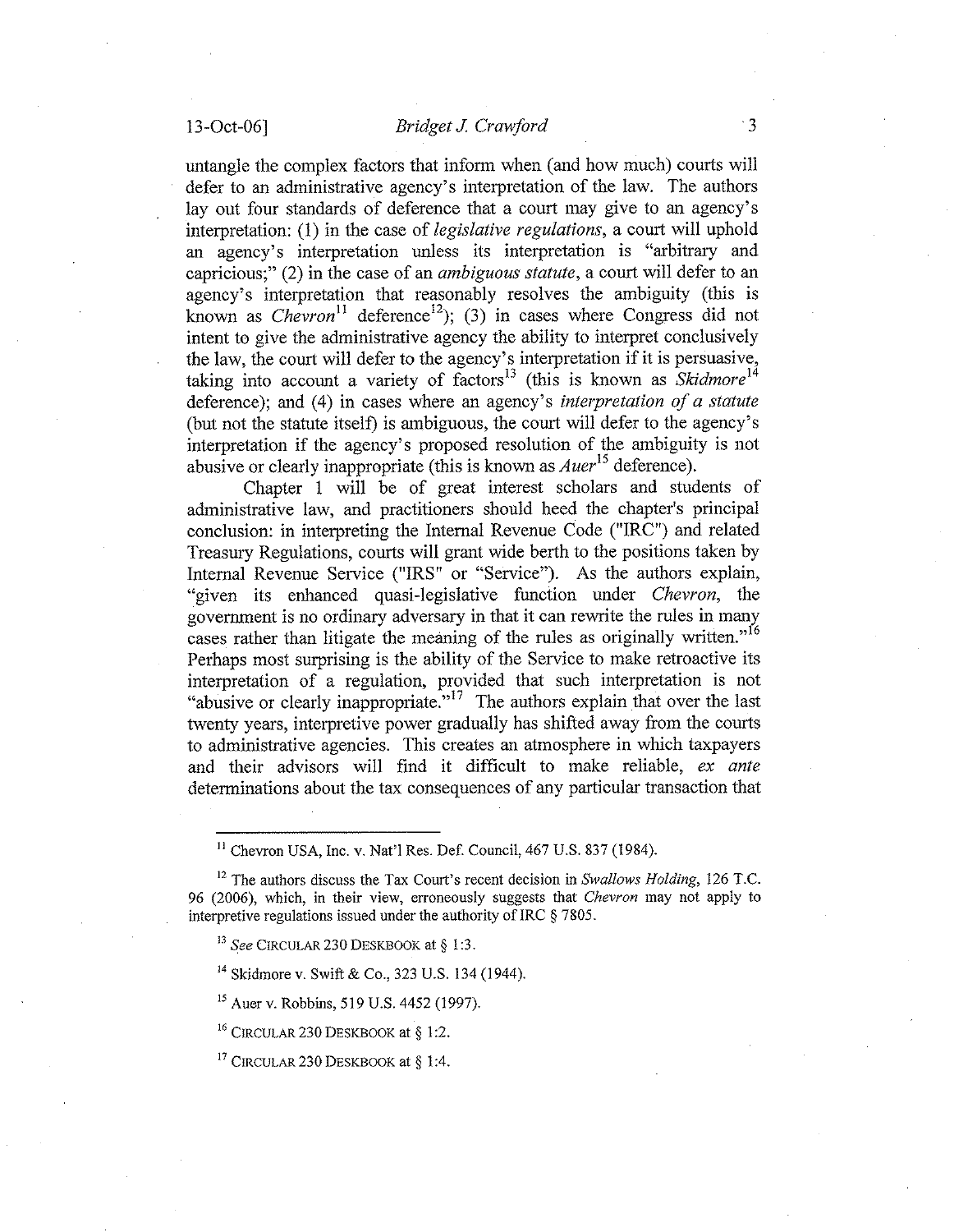is not expressly permitted by statute. $^{18}$ 

In Chapter 2, the authors first discuss the accuracy-related penalties under IRC *5* 6662 and then explore the main defenses to those penalties. The defenses are: (1) that the taxpayer's position has a reasonable basis and disclosure is made;<sup>19</sup> (2) that the taxpayer's position has substantial authority;<sup>20</sup> and (3) that the taxpayer had reasonable cause for any underpayment and acted in good faith with respect to it.<sup>21</sup> In a wellorganized treatment of the Treasury Regulations, case law, IRS notices and announcements, Blattmachr, Gans and Rios detail the complexity of each defense. Because a taxpayer's (or her advisor's) understanding of "good faith" or "full disclosure," for example, may not necessarily comport with judicial and agency interpretations, the *Circular 230 Deskbook* is an important resource for any taxpayer who finds herself defending against the imposition of penalties. Similarly, for taxpayers who wish to appeal a penalty determination, the *Circular 230 Deskbook* will be a helpful guide, as there does not appear to be any other comprehensive resource that addresses the waiver of penalties. This chapter strikes an important warning for practitioners: a lawyer's (or accountant's) opinion will not necessarily protect a taxpayer from penalties. To provide adequate necessarily protect a taxpayer from penalties. protection, the opinion must be crafted carefully by someone with the necessary knowledge and expertise. Furthermore the advisor may not necessarily be able to rely on statements or representations by his client. An "opinion" for penalty-protection purposes is much more complicated than it might seem at first.

Similar to the penalty rules, the final Treasury Regulations concerning so-called "Reportable Transactions" and tax-shelter listkeeping<sup>22</sup> are designed to make it easier for the IRS to collect revenue (this time, by keeping track of certain transactions). Chapter 3 is a straightforward reference work that addresses what types of transactions are reportable, $^{23}$  what rules are applicable to shareholders of foreign corporations,<sup>24</sup> how and in what manner disclosure must be made,<sup>25</sup> what

 $^{20}$  *Id.* 

<sup>21</sup> IRC  $\delta$  6664(c); CIRCULAR 230 DESKBOOK at  $\delta$  2:3.2. *But see the Pension Protection* Act of 2006, Pub. L. No. 109-280 *5* 1219, 120 Stat 780 (2006) (eliminating the reasonable cause exception in the case of gross valuation misstatements).

<sup>22</sup> Treas. Reg. § 1.6011-4(a).

<sup>23</sup> CIRCULAR 230 DESKBOOK at  $\S$  3:2.1 [A].

 $^{24}$  *Id.* at § 3:2.1[B].

<sup>&</sup>lt;sup>18</sup>  $E, g$ , IRC § 2503(b) (annual exclusion gifts).

**l9** IRC 5 6662(d)(2)(B).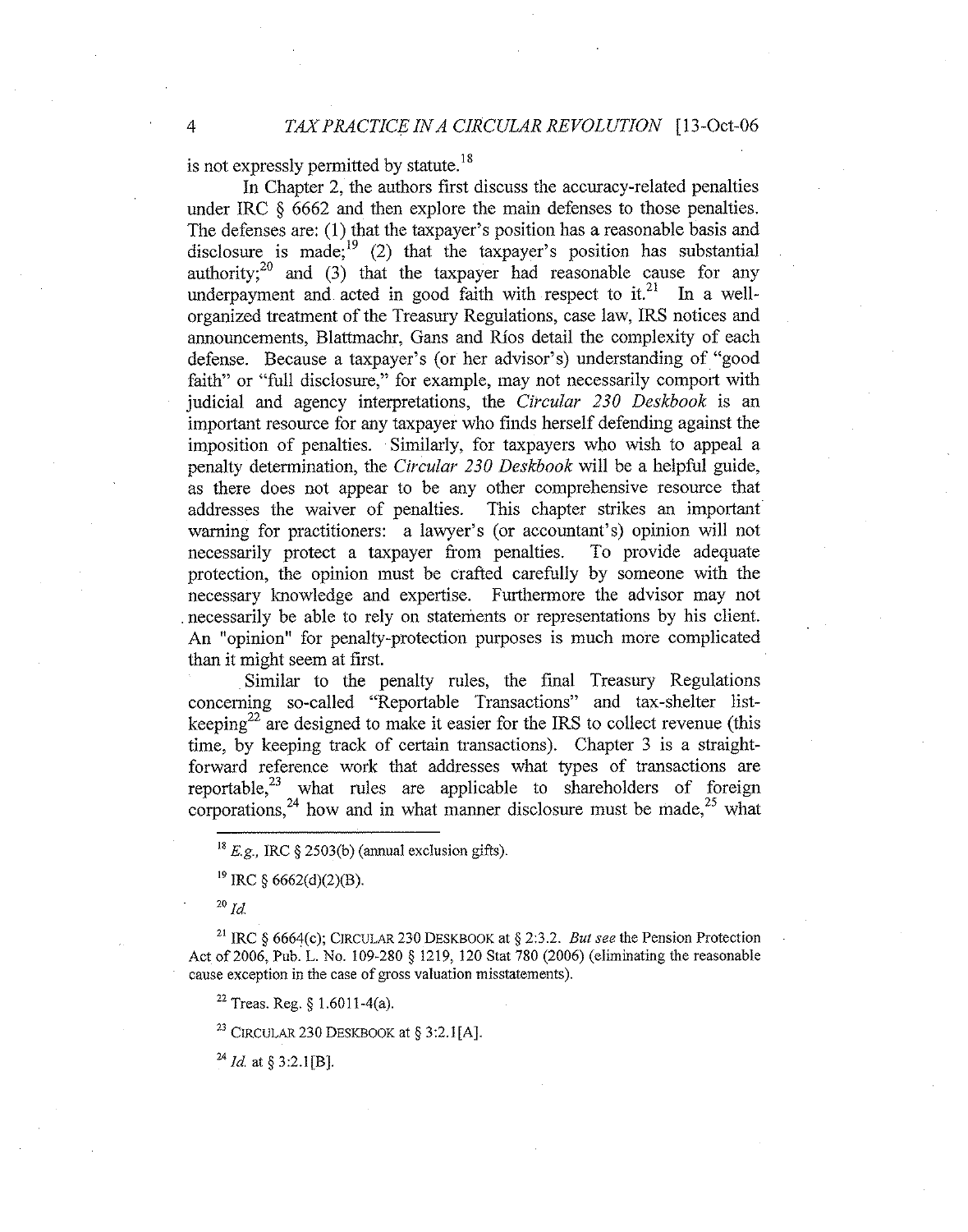penalties can arise when reporting requirements are not followed, $^{26}$  and when "material advisors" of reportable transactions must maintain lists about those whom they advise.<sup>27</sup> The authors are generally critical of the rules, especially those that require a material advisor, among other things, to keep information that the advisee is not necessarily required to provide to the advisor.<sup>28</sup> This is just one example of the seemingly endless This is just one example of the seemingly endless opportunities to run afoul inadvertently of the Service's reporting and record-keeping requirements. For that reason, the *Civcular* 230 *Deskbook* is a worthy *vade mecum* of both the newest law school graduate and most seasoned tax practitioner.

The authors' discussion of the penalty provisions and reportable transactions sets the stage for their treatment of Circular 230 itself in Chapter 4. Like the penalty provisions, Circular 230, at least in part, "is aimed at limiting the ability of taxpayers to avoid penalties by relying on the advice of practitioners."29 In imposing duties on practitioners in *\$5* 10.34, 10.35 and 10.37, Circular 230 borrows from the penalty provisions in IRC \$\$ 6662 and 6694 and the interpretative regulations. But this borrowing in not whole-cloth. The authors point out, for example, that the scope of Treas. Reg.  $\S$  1.6011-4(b)(3) is broader than its Circular 230 counterpart, and that understanding one will not lead to sufficient understanding of the other.<sup>30</sup> Practitioners need to be conversant with all of the penalty provisions, the reportable transaction rules, Circular 230, and the important variations among them.

Blattmachr, Gans and Rios are critical of Circular 230's rules as overly complex and interfering with the attorney-client relationship. The authors acknowledge the government's rationale of protecting taxpayers from being misled by practitioners,  $31$  but suggest that the Treasury Department has exceeded its authority in several ways. The authors find fault with mandatory disclosure rules, for example, pointing out that "while" a taxpayer may rely [under the Regulations] on professional advice that there is a reasonable basis for the claimed position to avoid a penalty, the

*"Id.* at *5* 3:9.

*<sup>28</sup>Id.* at *5* 3:9.2[J].

*<sup>29</sup>*CIRCULAR230 DESKBOOK at *5* 4:7.1

**<sup>30</sup>**id. at4:16.1.

 $1/31$  *Id* (referring to the government's "concern about preventing taxpayers from being misled").

*<sup>25</sup>id.* at *5* 3:2.1[C].

*<sup>26</sup>id.* at *5* 3:3 to 3%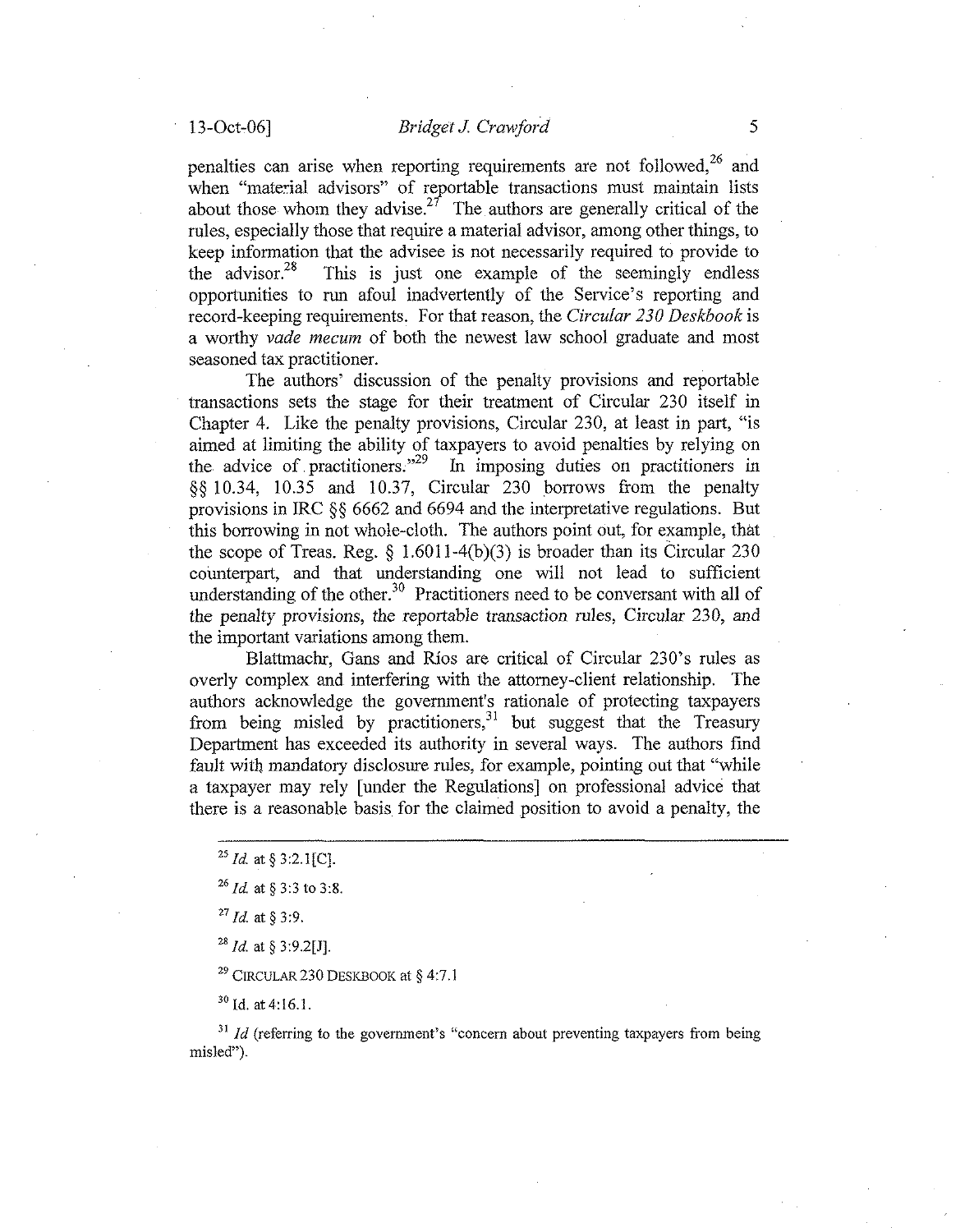Circular prevents the Practitioner from issuing such an opinion unless it contains an advisory that reliance is not permitted." $^{32}$  Blettmachr and Gans have previously suggested that such mandatory disclosure rules may violate the First Amendment.<sup>33</sup> Other commentators and scholars agree with their analysis.<sup>34</sup> The *Circular 230 Deskbook* book includes an intriguing The *Circular 230 Deskbook* book includes an intriguing discussion of this issue. More extensive analysis is not necessary from a practical standpoint because, as the authors point out, courts seek to avoid constitutional questions where possible.<sup>35</sup> Any challenge to Circular 230 likely will rest on the Treasury Department's authority to promulgate certain provisions of the Circular, especially when Congress has demonstrated no intent "to authorize the Treasury to use the Circular as a vehicle to override the Code."<sup>36</sup> The authors anticipate that Circular 230 may be at some point challenged, either by a practitioner who is accused of violating it, or by a professional association seeking a declaration of facial invalidity.<sup>37</sup> Professional associations have commented publicly on the provisions of Circular  $230<sup>38</sup>$  but this reviewer is unaware of any proposed legal challenge to the rules. The roadmap of *Circular 230 Deskbook* will be helpful if any individual or group does take up this task.

In addition to the main text, the Appendix to the *Circular 230 Deskbook* has many useful resources including, for example, a sample framework for covered opinions and a sample memorandum of written advice that is not a covered opinion. Especially helpful are five charts in the Appendix that are also reprinted as colored, glossy, single-reference sheets that can be removed from the book. The first of these is a "Decision

### $32$  Id.

<sup>33</sup> Jonathan G. Blattmachr et al., *The Application of Circular 230 in Estate Planning (This Article May Not Be Relied on for Penalty Protection), supra* note 9, and Jonathan G. Blattmachr et al., *Circular* 230 *Redwc: Questions of Validity and Compliance Strategies, supra* note 9..

**<sup>34</sup>***E,g.,* Holbrook, *supra* note 9, at 30 ("Circular 230 will drive a wedge between taxpayer and professional advisor. . . . It may even be unconstitutional as a violation of the First Amendment right of free speech.").

<sup>35</sup> *Id.* (citing INS v. St. Cyr, 533 U.S. 289 (2001)(resolving statutory ambiguity instead of reaching constitutional question)).

 $36$   $Id$ 

**37 CIRCULAR** 230 DESKBOOKat 4:16.1

**<sup>38</sup>***E.g,* Association of the Bar of the City of New York, Comments on Circular 230 Regulations (May 10, 2005), available at http://www.nycbar.org/Publications/reports/index.php?type=subject&alpha=T.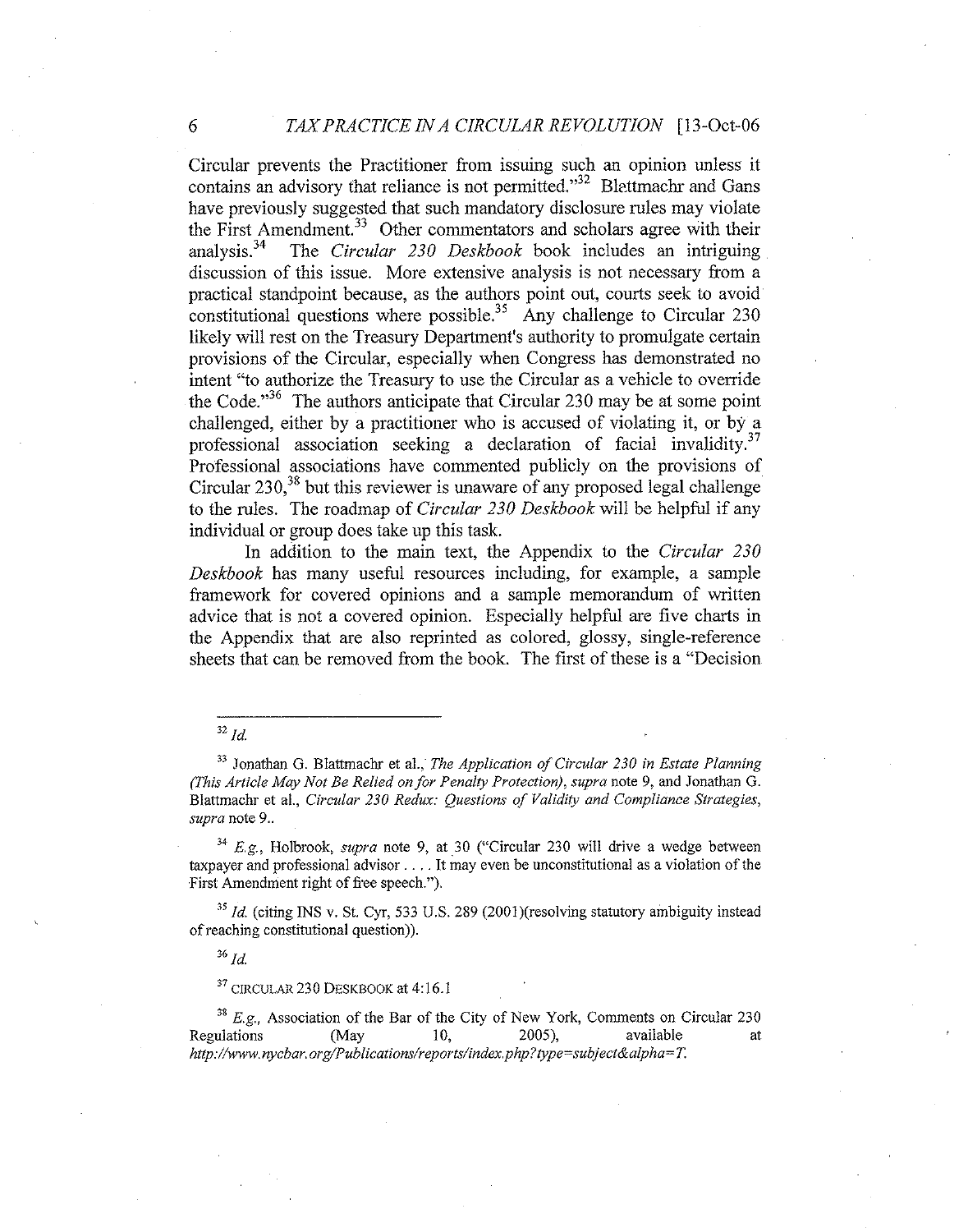Tree for Potential Application of Circular 230,  $\frac{10.35}{10.35}$  It is a flowchart that allows a practitioner to answer a series of yes or no questions to determine whether her proposed advice will be subject to *5* 10.35, the most onerous of the rules. The chart assists a practitioner in answering the important threshold question of whether the proposed advice will constitute a "Covered Opinion," a determination that is the source of much debate and anxiety among practitioners. The second chart, "The Chart for Compliance with Circular 230, § 10.35,<sup>40</sup> lists the types of "Covered Opinions," all possible exceptions to that status, and  $-$  in three succinct columns  $-$  the requirements for covered opinions. The third chart, a "Circular 230 Flowchart,"<sup>41</sup> compactly lists the affirmative duties and restrictions placed on practitioners as well as conduct by them that is prohibited expressly. The "Chart of Reportable Transactions"<sup>42</sup> poses a series of yes/no questions that helps determine whether Form 8886 must be filed. In the "Checklist for Covered Opinions and Other Written Advice About Federal Tax Issues."<sup>43</sup> the authors recommend answering 27 yes/no questions before providing any written advice (including e-mail) with respect to any federal tax issue. Depending on the particular question, the applicable "yes" or "no" checkbox may be red. The authors caution that when a red box is checked, further study and inquiry may be necessary to avoid running afoul of the requirements of Circular 230. At that point, a practitioner would then refer to the explanation in the corresponding section of the main text.

With the *Circular* 230 *Deskbook,* Blattmachr, Gans and Rios have created a single-volume reference book that helps interpret some of the most complex and confusing rules facing tax practitioners today. In the coming months, the authors will issue a supplement that covers the decreased thresholds for the imposition of accuracy-related penalties enacted as part of the Pension Protection Act of  $2006$ <sup>44</sup> as well as any guidance on Circular 230 that the Service may issue in accordance with the Treasury Department's 2006-2007 Priority Guidance Plan.<sup>45</sup> In any event,

 $43$  Appendix H

<sup>44</sup> Pub. L. No. 109-280 § 1219, 120 Stat 780 (2006).

**<sup>45</sup>**Department of the Treasury, **2006-2007** Priority Guidance Plan **(Aug. 15, 2006),**  *available* at http://www.irs.gov/pub/irs-utl/2006-2007pgp.pdf#search=%222006-2007%20priority%20guidance%20plan%22.

**<sup>39</sup>**Appendix D.

**<sup>40</sup>**Appendix E.

<sup>&</sup>lt;sup>41</sup> Appendix F.

 $42$  Appendix G.